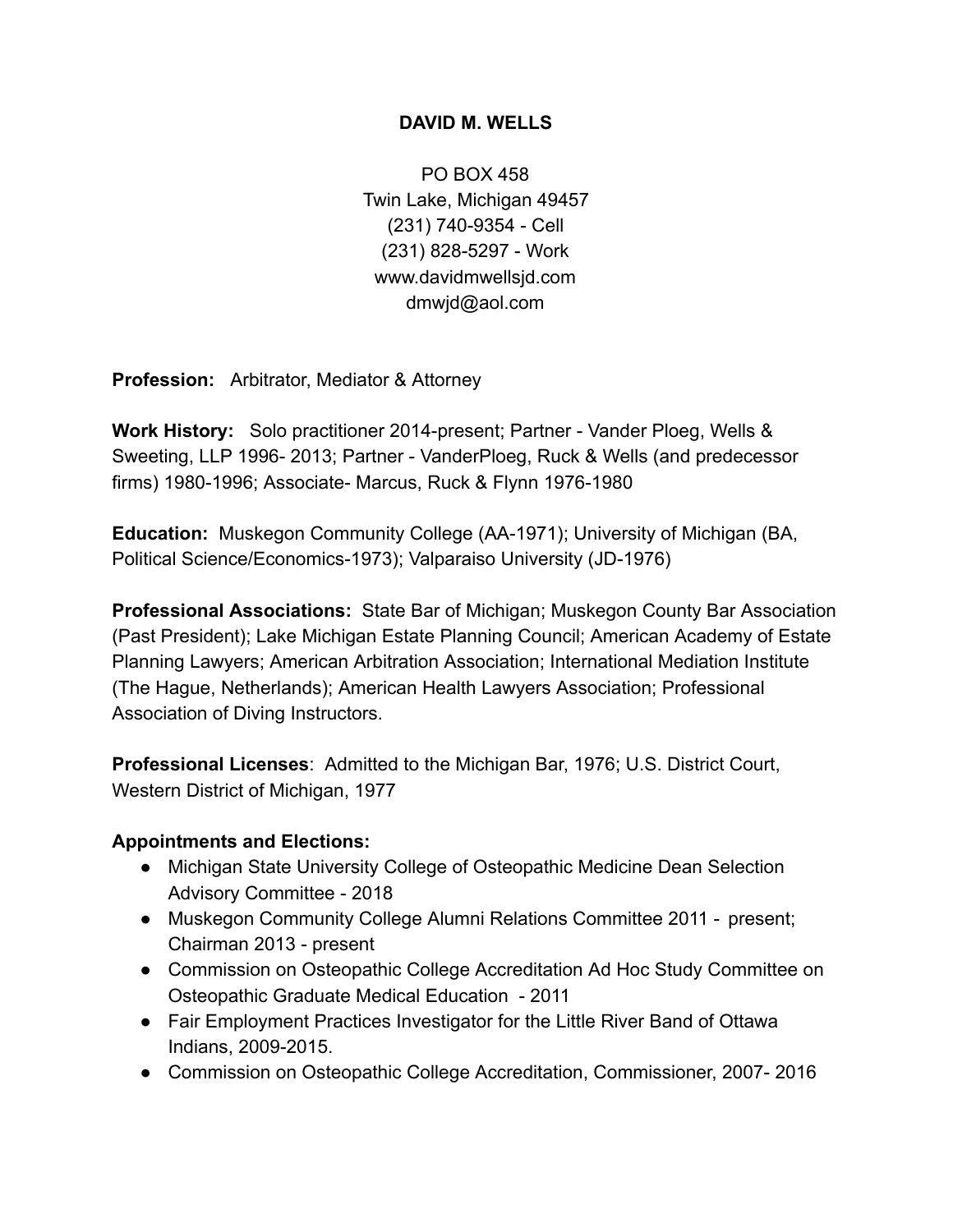- Medical School Accreditation Examiner for the Commission on Osteopathic College Accreditation, 2009-present, Team chairman, 2015 - present
- Foundation for Osteopathic Health Services, Board, 2004-2015
- Michigan Osteopathic College Foundation Board, 2004-present
- Lake Michigan Estate Planning Council, Board, 2004-2008
- American Osteopathic Association Bureau of Osteopathic Clinical Education and Research, 2002-2005
- National Association of Osteopathic Foundations VicePres 2002-2004, Pres. 2004-2006
- Montague-Whitehall Rotary Club 1996- 2017, VicePres 2003-2004, Pres 2004-2005
- American Osteopathic Association Council on Research, 2003 & 2004
- Disability Awareness Center for Independent Living, Board, 2002-2003
- Muskegon Community Health Project Board of Directors, June 1999- 2006, Secretary of the Board August 1999-2000, Vice-Chair, 2000-2003
- Muskegon Community Health Ventures Board of Directors, 2000-2003, 2005-2006; Board chairman, 2005-2006
- White Lake Senior Services Board, 1998- 2001
- Muskegon General Osteopathic Foundation Board, Vice Chair, Jan June 1998
- Joint Operating Board and Executive Committee of Mercy General Health Partners, July 1995 to June 1998
- Mercy General Health Partners Board Quality Committee, 1995 2006
- Muskegon General Hospital, Trustee, 1990 1998; Board Treasurer, 1991 1995, Vice-chair 1996 -1997
- St. Gregory's Episcopal Church, Vestry (Board) 1987 1991; 1995 1998; 2006-2008; 2013 - 2015; 2016 - 2019, Chairman of Lay Eucharistic Ministers, 1991 to 2005; Senior Warden 1996 & 2014 - 2015; 2017- 2019.
- Muskegon County Bar Association, 1976 present; President (1987), Vice-President (1986)
- Boy Scouts of America, West Michigan Council Executive Board,1977 1988, 1993 - 1997, District Commissioner 1976 - 1978; District Chairman 1979 - 1982; Eagle Scout 1967
- Muskegon Community Foundation Advisory Board, 1987
- St. Alban's Episcopal Church, Vestry (Board) 1983 1986
- Delta Theta Phi Law Fraternity, Renter, Senate, President, 1975 1976
- White Lake Eagles Aerie 3214 2007 present; Trustee 2019-2020, President 2020 - present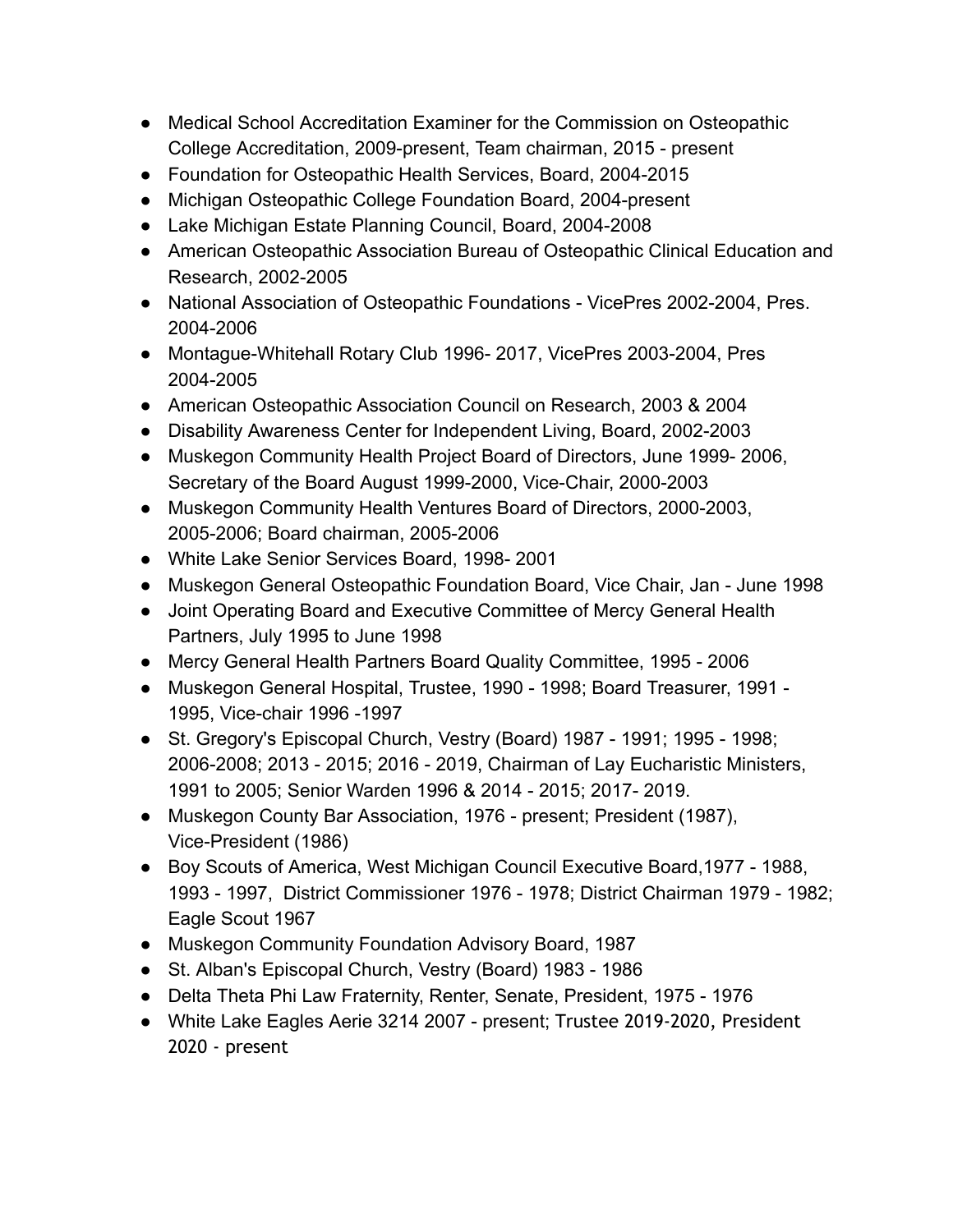**Additional Affiliations:** Boy Scouts of America - 1981 National Jamboree, Staff; Philmont Scout Ranch Contingent Leader,1978; Great Lakes High Adventure Base Contingent Leader, 1979, Explorer Post Leader, National Eagle Scout Association; National Rifle Association, since 1965; Muskegon Rotary Club, 1993 B 1995;Twin Lake Gun Club member, since 2001; State of Michigan licensed Foster Parent 2009-2012.

**PUBLICATIONS:** Author of "Healthcare and Mediation," published by the American Osteopathic Hospital Association in 2001.

## **HONORS:**

- Muskegon Community College Distinguished Alumni Award 2011
- American Bar Association Judge for the 2007 Advocacy in Mediation Regional Competition at Michigan State University
- Rotary International Paul Harris Fellow 2006
- Michigan State University Extension 4-H Youth Development Partnership Award - 2005
- Strathmore's Who's Who of American Lawyers 1997
- Boy Scouts of America District Award of Merit 1981
- One of the Outstanding Young Men of America 1981
- Boy Scouts of America Eagle Scout B 1967

## **AREAS OF EXPERTISE AND PRACTICE**

**Arbitration:** Neutral civil case evaluator for Circuit Courts in the State of Michigan since 1983. Member of the Labor Arbitration Panel of the American Arbitration Association since 1997. Member of the American Arbitration Association's Commercial Arbitration Panel since 2001, Employment Law panel since 2009 and Healthcare panel since 2010. Member of ADR Select's arbitration panels since 2010. Member of the American Health Lawyers panel of arbitrators since 2014. Mr. Wells arbitrates numerous cases each year with some involving very complex issues and potential damages in the millions of dollars.

**Mediation:** Engaged in private and court appointed mediation since 2001. Served as a mediator in cases involving medical/legal issues, real estate, employment contracts, commercial contracts, personal injury, construction contracts, partnership disputes, probate estates, commercial landlord-tenant, banking/finance, non-profit agencies, residential construction, domestic relations and commercial construction. Experience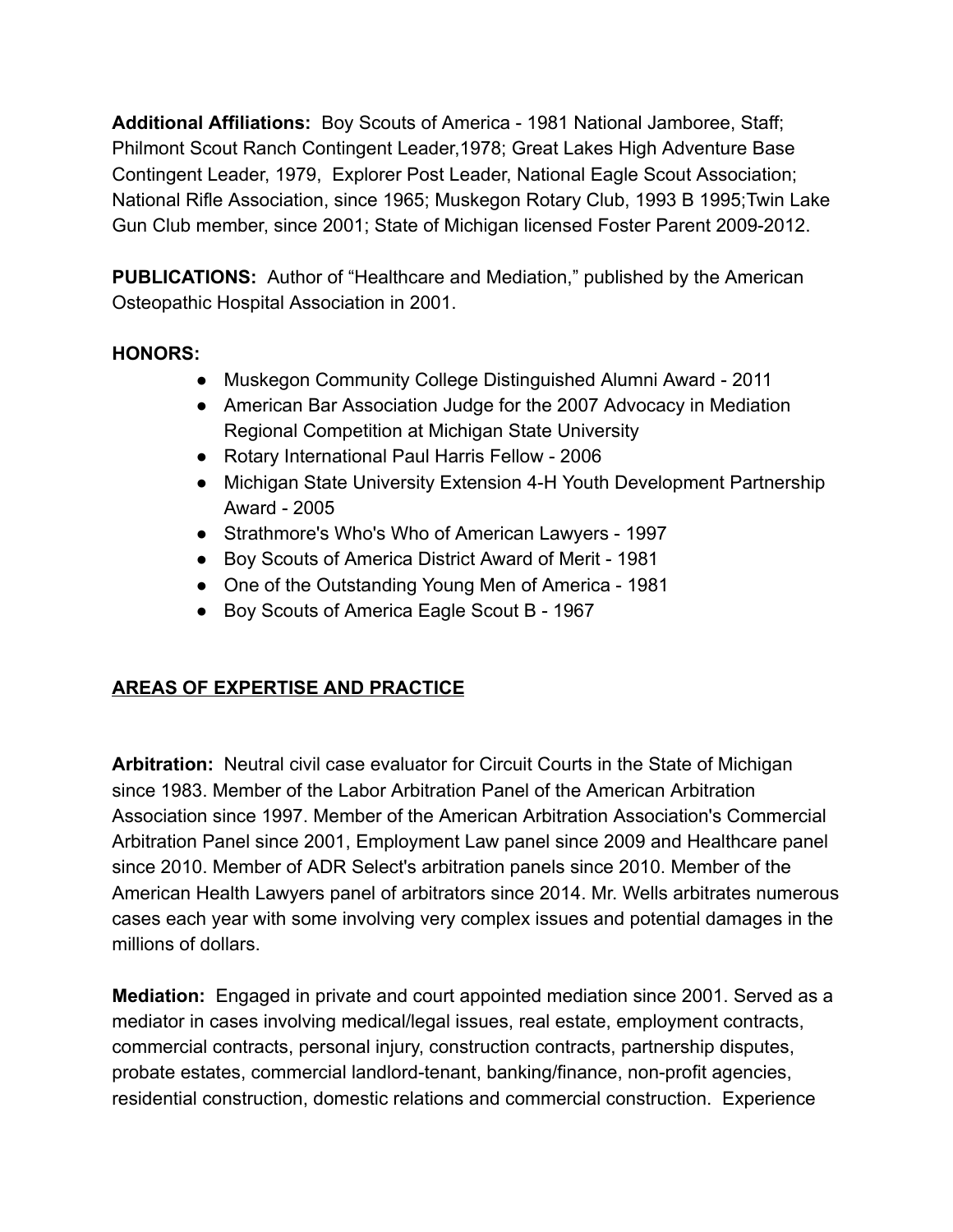with multi-party mediation includes: shareholder derivative actions; probate, real estate, residential construction and condominiums. Training in facilitative, transformative and evaluative mediation. Member of the American Arbitration labor, commercial and healthcare mediation panels since 2009 and ADR Select's commercial healthcare and personal injury mediation panels since 2010. In 2009 Mr. Wells was certified by the International Mediation Institute (The Hague, Netherlands).

**Health Care:** Current legal advisor for physicians and physician practice groups. Previous legal counsel for Muskegon General Hospital, five years. Experience with health care financing, billing/coding, mergers and acquisitions, medical staff credentialing, medical staff and hospital bylaws, individual and group professional service contracts, vendor contracts, employment issues, collective bargaining, employee discipline and discharge, employee benefits, physician recruitment, physician training, Stark and Medicaid fraud, privacy and confidentiality, HIPPA, medical provider accreditation, certificates of need issues, FQHCs and managed care. Writer of the original medical staff bylaws and medical staff credentialing rules for Mercy General Health Partners. Represented clients in hundreds of personal injury and disability cases including medical malpractice, traumatic injury, Social Security, psychological diseases and disabilities and occupational accidents and diseases.

Fifteen years hospital board activity. Member of the Board Committees at Muskegon General Hospital and Mercy General Health Partners responsible for overseeing all medical staff, quality and credentialing issues.

Member of the Muskegon Community Health Project Board of Directors, June 1999-2006, Secretary of the Board August 1999- 2000, Vice-Chair 2000-2003. Member of the Board of Directors of Muskegon Community Health Ventures (the for profit arm of the Muskegon Community Health Project) 2000-2003, 2005-2006; Board chairman 2005-2006. Disability Awareness Center for Independent Living, Board 2002-2003. Past instructor of medical/legal issues for family practice and OB/GYN post graduate residents in training.

Executive Director for ten years of the multi-million dollar Osteopathic Foundation of West Michigan overseeing all management, administrative, investment, financial and board matters. President of the National Association of Osteopathic Foundations 2004-2006.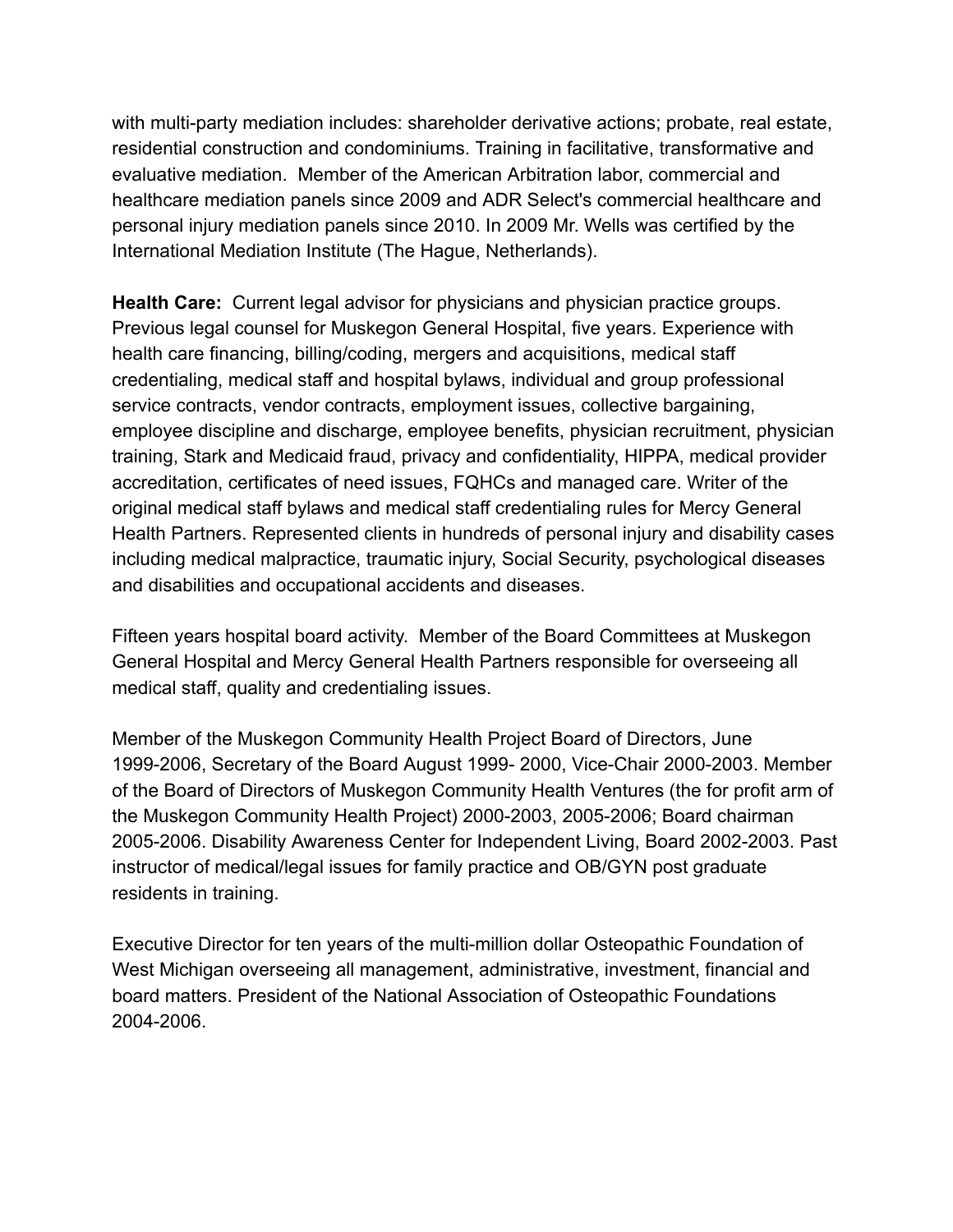Member of the American Osteopathic Association's Bureau of Osteopathic Clinical Education and Research 2003-2006 and the AOA's Council on Research 2003-2004. Member of the Michigan Osteopathic College Foundation since 2004.

Commissioner on the Commission on Osteopathic College Accreditation since 2007. (This is the organization authorized by the United States Department of Education to accredit all osteopathic medical schools in the United States) Since 2009, Inspector/Evaluator/team chairman (since 2015) for the Commission for Osteopathic College Accreditation performing evaluations and inspections of Osteopathic medical schools in the areas of administration and finance.

Member of Commission on Osteopathic College Accreditation committees on development/revision of accreditation Standards and Graduate Medical Education.

Employed as an inhalation therapist at Muskegon General Osteopathic Hospital 1969 -1974.

**Probate and Estates:** Experience with managing/administrating complex estates. Frequently appointed by Probate Courts to manage complex estates when original personal representatives have failed. Represented numerous clients in Probate litigation. Experienced estate planner of estates smaller than \$10million including drafting wills, trusts, powers of attorney, medical advocate documents and matters involving estates for deceased individuals, minors, the mentally disabled, physically incapacitated and developmentally disabled. ICLE Probate and Estate Planning Program Certificate of Completion 2005.

**Municipal: Contract Attorney for the Little River Band of Ottawa Indians 2015-2017.** Attorney and Assistant Attorney for the City of Whitehall 1997-2008; Attorney for Dalton Township attorney 2006-2008; Assistant Corporate Attorney for the County of Muskegon in the 1980's & 1990's. Experienced with issues involving contracts, construction, negligence, employment, labor, workers' compensation, insurance, pension/retirement, real estate, taxes, purchasing, commercial and residential waste, water and sewer construction, cemeteries, advertising, telecommunications, environmental issues, franchises and ordinance enforcement.

**Commercial and Business:** Experience creating and advising small business entities including sole proprietors, partnerships, limited liability companies and corporations. Experienced in commercial and real estate matters, complex transactions, contracts, commercial leases, retail and wholesale distribution, shareholder agreements and